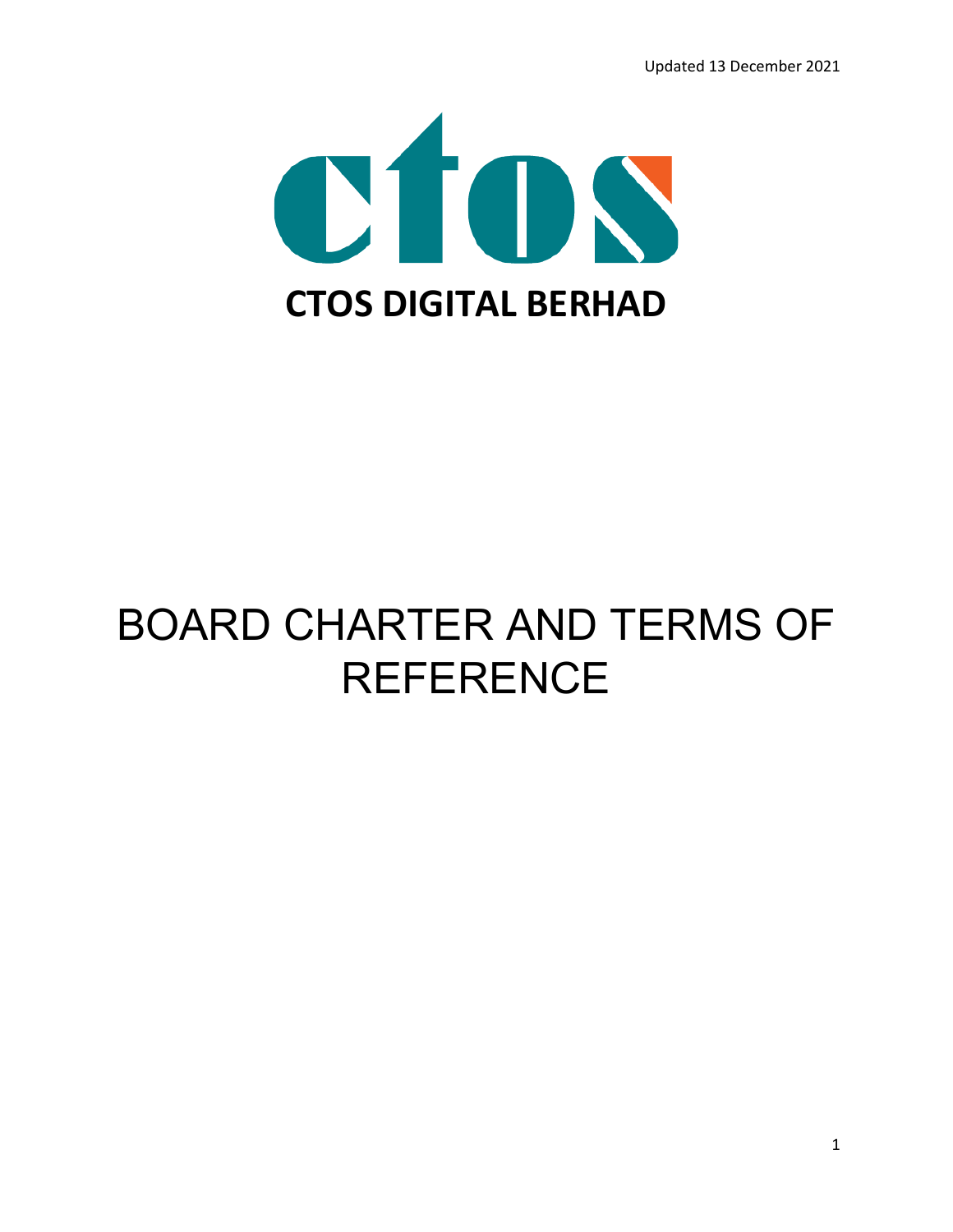| No. | <b>Heading</b>           | <b>Details</b>                                                                                                                                                                                                                                                                                                                                                                                                                                                                                                                                                                                                                                                                                                                                                                 |  |  |
|-----|--------------------------|--------------------------------------------------------------------------------------------------------------------------------------------------------------------------------------------------------------------------------------------------------------------------------------------------------------------------------------------------------------------------------------------------------------------------------------------------------------------------------------------------------------------------------------------------------------------------------------------------------------------------------------------------------------------------------------------------------------------------------------------------------------------------------|--|--|
| 1.  | <b>Introduction</b>      | This policy document contains the board charter and terms of reference for<br>CTOS Digital Bhd ("Company"). It is intended to outline the respective roles,<br>responsibilities and authority of the Company's Board of Directors<br>("Board").<br>The Board is subject to the provisions of the Credit Reporting Agencies Act<br>2010 ("CRA 2010"), the Companies Act 2016 ("CA 2016"), the Main Market<br>Listing Requirements of Bursa Malaysia Securities Berhad ("MMLR"), the<br>constitution of the Company, the Malaysian Code on Corporate Governance<br>2017 ("MCCG"), the Guidelines on Conduct of Directors of Listed<br>Corporations and Their Subsidiaries of the Securities Commission Malaysia<br>and all other applicable laws and/or regulatory requirements. |  |  |
|     |                          |                                                                                                                                                                                                                                                                                                                                                                                                                                                                                                                                                                                                                                                                                                                                                                                |  |  |
| 2.  | <b>Objectives</b>        | The objective of this document is to ensure that there is a formal and<br>transparent procedure to assist the Board in overseeing the day-to-day<br>affairs of the business and operations of the Company.<br>The Board must ensure, among others, that:<br>The Company meets the appropriate interests of its shareholders<br>(i)                                                                                                                                                                                                                                                                                                                                                                                                                                             |  |  |
|     |                          | and stakeholders, addresses the challenges and issues relating to<br>corporate governance, corporate social responsibility and<br>corporate ethics;                                                                                                                                                                                                                                                                                                                                                                                                                                                                                                                                                                                                                            |  |  |
|     |                          | (ii) The Directors are aware of their roles and duties and also serve as<br>a clear source of reference to all stakeholders;                                                                                                                                                                                                                                                                                                                                                                                                                                                                                                                                                                                                                                                   |  |  |
|     |                          | (iii) They act in accordance with the objects as defined in the<br>Company's constitution, consistent with existing laws, rules and<br>regulations (including but not limited to the CRA 2010) and that<br>they are not in any position(s) of conflict.                                                                                                                                                                                                                                                                                                                                                                                                                                                                                                                        |  |  |
| 3.  | <b>Role of the Board</b> | The Board is primarily responsible for the effective governance and<br>management of the Company; it also serves a fiduciary responsibility for the<br>Company's financial and organisational health. The Board is collectively<br>responsible to ensure that sustainable value is delivered to its stakeholders.                                                                                                                                                                                                                                                                                                                                                                                                                                                              |  |  |
|     |                          | Effective board leadership and oversight also require the integration of<br>sustainability considerations in corporate strategy, governance and<br>decision-making, as sustainability and its underlying environmental, social<br>as well as governance (ESG) issues become increasingly material to the<br>ability of companies to create durable and sustainable value and maintain<br>confidence of their stakeholders. For companies to be resilient, boards need<br>to take a much more holistic view of the business coupled with proactive                                                                                                                                                                                                                              |  |  |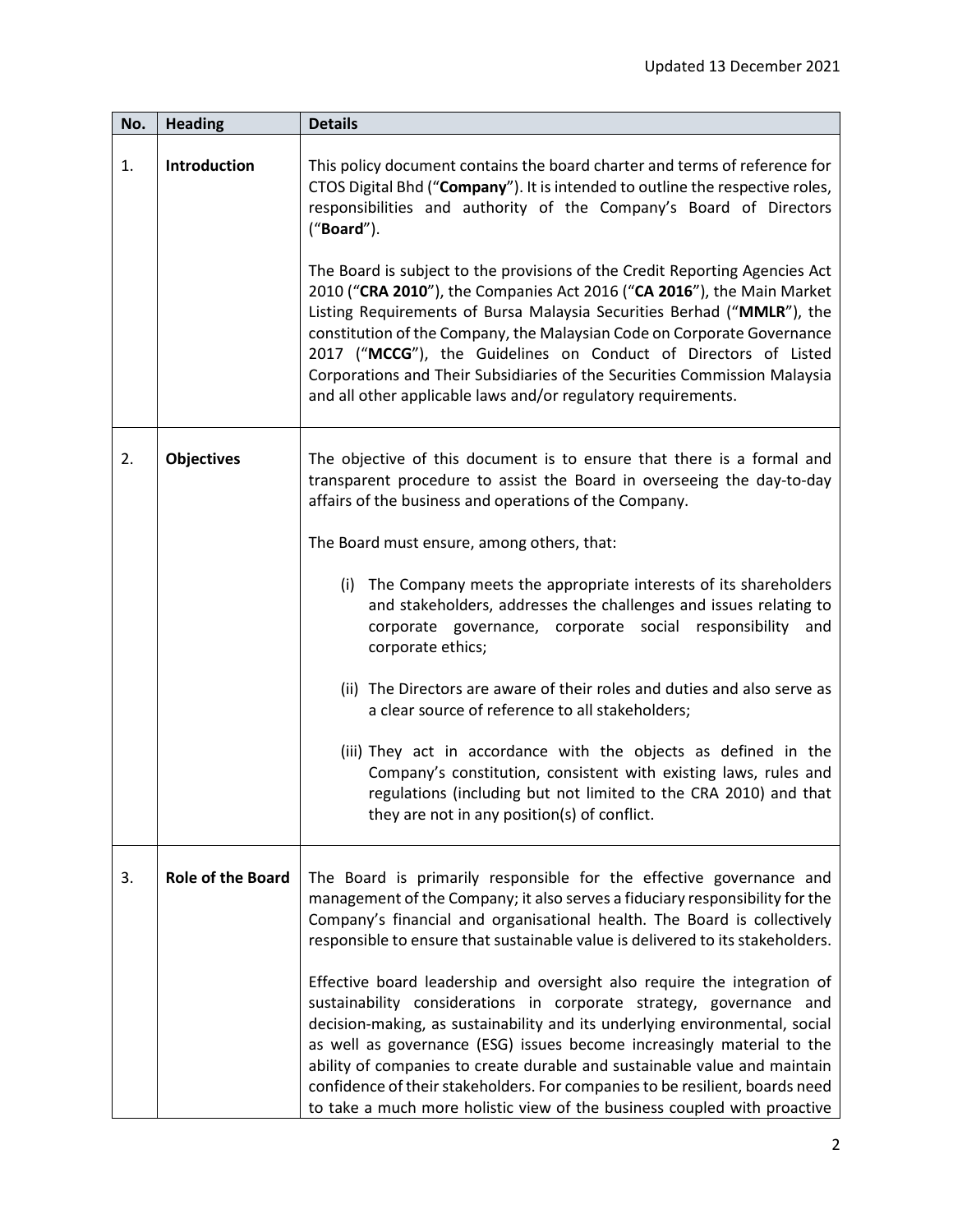| No. | <b>Heading</b>                          | <b>Details</b>                                                                                                     |                                                                                                                                                                                                                                                                                                                                                                                                                                                                                                                                               |  |
|-----|-----------------------------------------|--------------------------------------------------------------------------------------------------------------------|-----------------------------------------------------------------------------------------------------------------------------------------------------------------------------------------------------------------------------------------------------------------------------------------------------------------------------------------------------------------------------------------------------------------------------------------------------------------------------------------------------------------------------------------------|--|
|     |                                         | from time to time.                                                                                                 | and effective measures to anticipate and address material ESG risks and<br>opportunities. The Board will establish sub-committees and delegate<br>specific responsibilities as deemed appropriate to assist in the carrying out<br>of its duties. The responsibilities of these sub-committees will be set forth<br>in their respective terms of reference and may be subject to amendments                                                                                                                                                   |  |
|     |                                         | The Board shall, at a minimum, establish and monitor the functions of the<br>following sub-committees:             |                                                                                                                                                                                                                                                                                                                                                                                                                                                                                                                                               |  |
|     |                                         | (a) Audit and Risk Committee;<br>(b) Nomination and Remuneration Committee; and<br>(c) Board Investment Committee. |                                                                                                                                                                                                                                                                                                                                                                                                                                                                                                                                               |  |
|     |                                         | (Collectively to be known as "Board Committees" and individually as "Board<br>Committee")                          |                                                                                                                                                                                                                                                                                                                                                                                                                                                                                                                                               |  |
| 4.  | <b>Responsibilities</b><br>of the Board |                                                                                                                    | The principal responsibilities of the Board are as follows:                                                                                                                                                                                                                                                                                                                                                                                                                                                                                   |  |
|     |                                         | 4.1                                                                                                                | Set corporate values and promote good corporate governance<br>culture within the Company, which reinforces ethical, prudent and<br>professional behavior to ensure its obligations to shareholders and<br>stakeholders are met;                                                                                                                                                                                                                                                                                                               |  |
|     |                                         | 4.2                                                                                                                | Consider, vet, challenge, review and approve Management [refers<br>to C-level Team (being GCEO, Deputy GCEO, CEO, CFO, COO and<br>any other personnel designated "Chief") and Senior Leadership<br>Team (includes the Senior General Managers, General Managers<br>and Heads of Departments)]'s proposals for the Company on<br>matters including but not limited to the overall corporate strategy,<br>business plan, annual budgets and regulatory plan, and monitor its<br>implementation by Management;                                   |  |
|     |                                         | 4.3                                                                                                                | Together with management takes responsibility for the<br>governance of sustainability in the company including setting the<br>company's sustainability strategies, priorities and targets. The<br>board takes into account sustainability considerations when<br>exercising its duties including among others the development and<br>implementation of company strategies, business plans, major<br>plans of action and risk management. Strategic management of<br>material sustainability matters should be driven by senior<br>management; |  |
|     |                                         | 4.4                                                                                                                | Ensure that the company's sustainability strategies, priorities and<br>targets as well as performance against these targets are<br>communicated to its internal and external stakeholders;                                                                                                                                                                                                                                                                                                                                                    |  |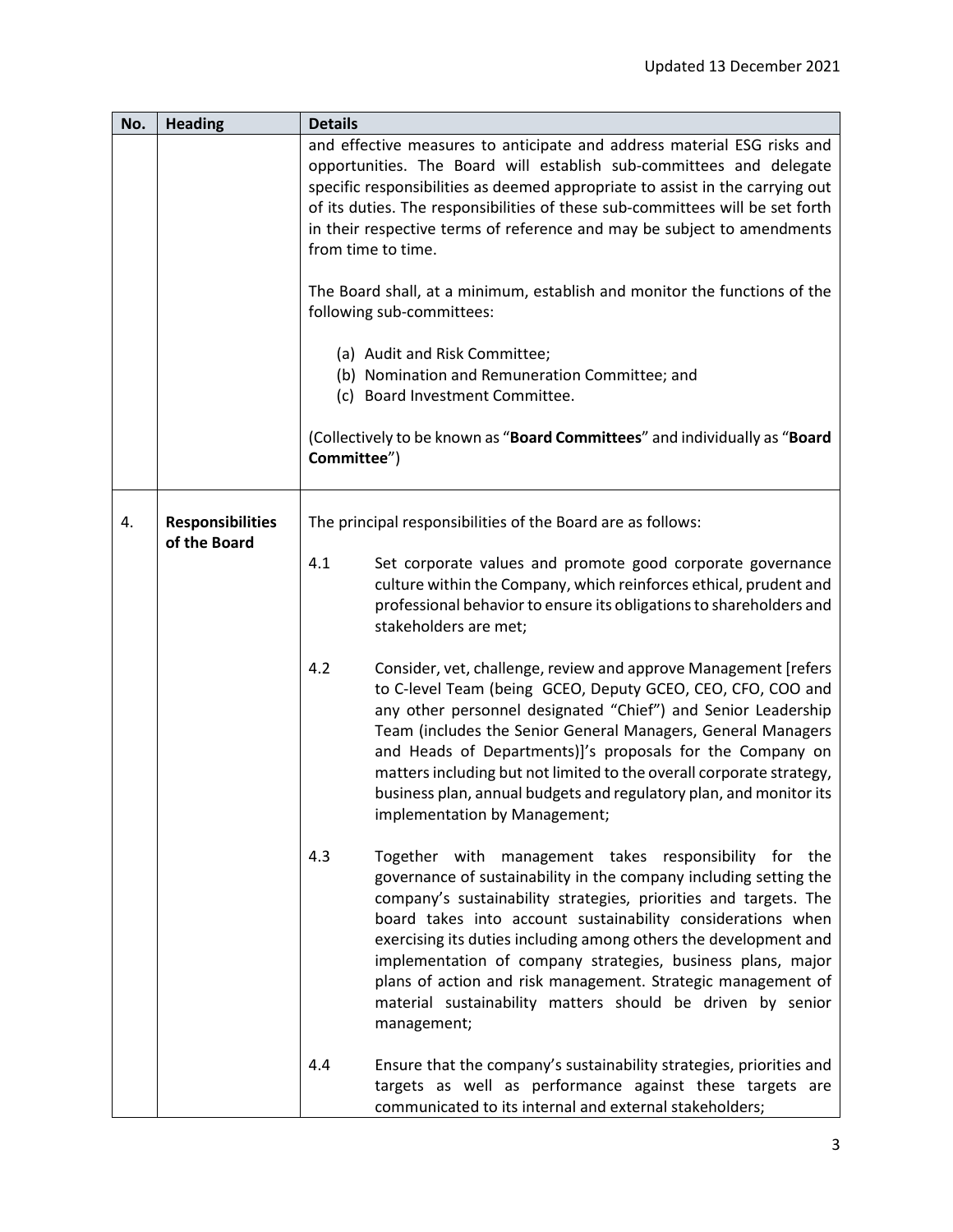| No. | <b>Heading</b> | <b>Details</b> |                                                                                                                                                                                                                                                                                                                                                                                                                                         |  |  |
|-----|----------------|----------------|-----------------------------------------------------------------------------------------------------------------------------------------------------------------------------------------------------------------------------------------------------------------------------------------------------------------------------------------------------------------------------------------------------------------------------------------|--|--|
|     |                | 4.5            | Take appropriate action to ensure they stay abreast with and<br>understand the sustainability issues relevant to the company and<br>its business, including climate-related risks and opportunities.<br>Perform performance evaluations of the board and senior<br>management include a review of the performance of the board<br>and senior management in addressing the company's material<br>sustainability risks and opportunities; |  |  |
|     |                | 4.6            | Evaluate, modify (if deemed necessary) and approve modifications<br>to the approved business plans and annual budgets (including<br>capital expenditure budget) based on a fair evaluation and robust<br>discussion of the underlying assumptions;                                                                                                                                                                                      |  |  |
|     |                | 4.7            | Support the Management on key stakeholder engagements<br>related to initiatives critical to the success of the business,<br>including but not limited to meeting facilitation with key clients,<br>data providers, industry associations/representative bodies, as<br>well as relevant Government agencies and/or regulators;                                                                                                           |  |  |
|     |                | 4.8            | Formulate, review, approve and ensure compliance of all major<br>Company policies;                                                                                                                                                                                                                                                                                                                                                      |  |  |
|     |                | 4.9            | Ensure that all members of the Board and the Management have<br>the necessary skills and experience, and there are measures in<br>place to provide for the orderly succession of Board members and<br>the C-level Team. The necessary skills and experience include:                                                                                                                                                                    |  |  |
|     |                |                | (i)<br>Cybersecurity;<br>(ii)<br>Environment, social and governance ("ESG") aspects; and<br>(iii)<br>Regulatory compliance.                                                                                                                                                                                                                                                                                                             |  |  |
|     |                | 4.10           | Oversee the conduct of the Company's business to evaluate,<br>supervise and assess Management performance, including:                                                                                                                                                                                                                                                                                                                   |  |  |
|     |                |                | Whether the business is being properly managed;<br>(i)                                                                                                                                                                                                                                                                                                                                                                                  |  |  |
|     |                |                | To evaluate and approve the selection and terms of<br>(ii)<br>reference of Management;                                                                                                                                                                                                                                                                                                                                                  |  |  |
|     |                |                | To define and approve Key Performance Indicators ("KPIs")<br>(iii)<br>for Management performance measurement and evaluate<br>their achievement against the agreed KPIs;                                                                                                                                                                                                                                                                 |  |  |
|     |                |                | (iv)<br>To evaluate and approve Management compensation;                                                                                                                                                                                                                                                                                                                                                                                |  |  |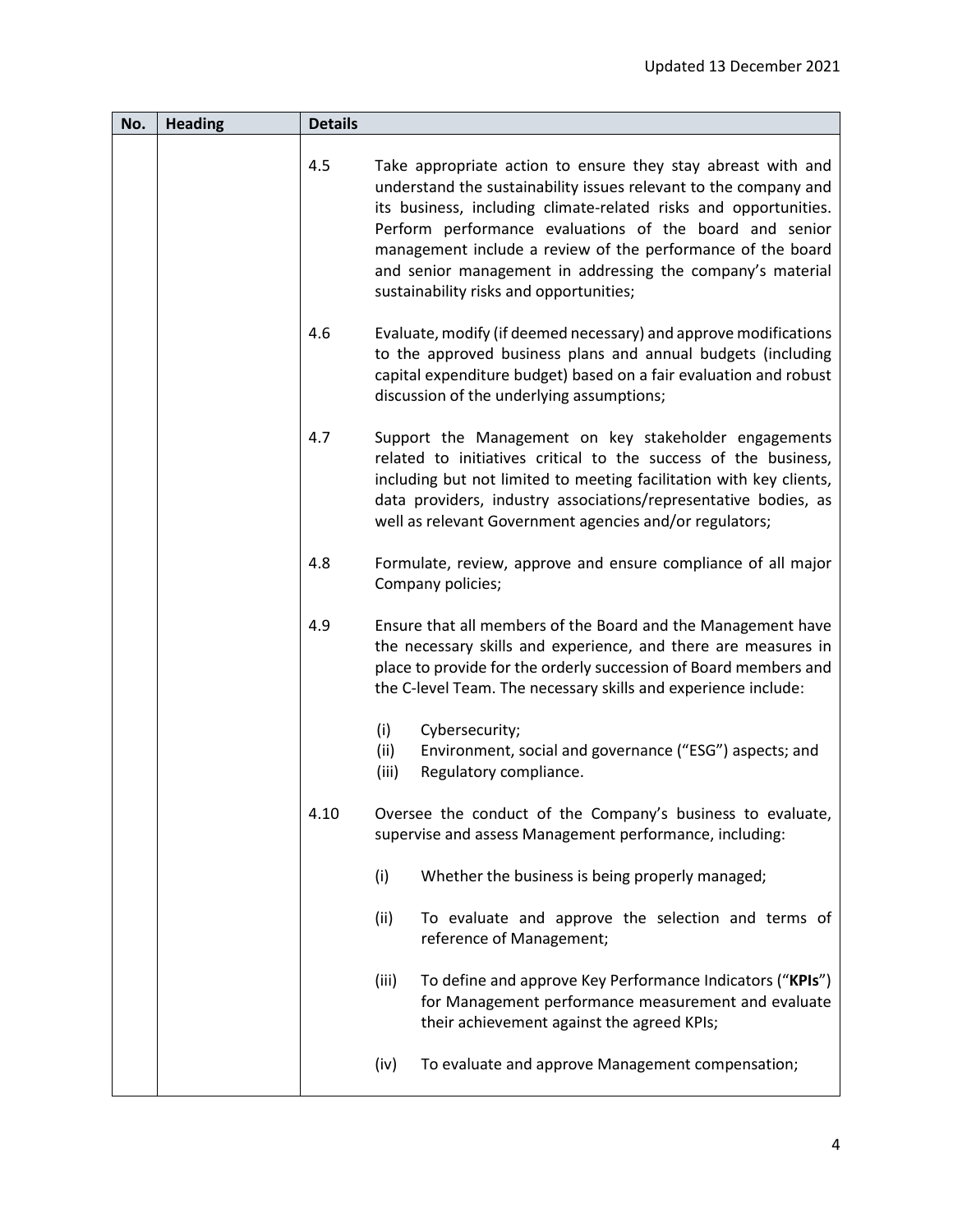| No. | <b>Heading</b>                                                | <b>Details</b> |                                                                                                                                                                                                                                                                                                                     |
|-----|---------------------------------------------------------------|----------------|---------------------------------------------------------------------------------------------------------------------------------------------------------------------------------------------------------------------------------------------------------------------------------------------------------------------|
|     |                                                               | 4.11           | Identify principal business risks faced by the Company and ensure<br>the implementation of an appropriate internal controls and risk<br>management framework to mitigate and address such risks;                                                                                                                    |
|     |                                                               | 4.12           | Set the risk appetite within which the Board expects Management<br>to operate, and ensure that there is an appropriate risk<br>management framework and internal controls to identify, analyse,<br>evaluate, manage and monitor significant financial and non-<br>financial risks;                                  |
|     |                                                               | 4.13           | Establish the appropriate Board sub-committees where required,<br>and be responsible for all decisions made by the sub-committees;                                                                                                                                                                                  |
|     |                                                               | 4.14           | Review the adequacy and integrity of the Company's financial and<br>non-financial reporting, internal control and management<br>information systems, including systems for compliance with<br>applicable laws, regulations, rules, directives and guidelines at<br>least on a quarterly basis;                      |
|     |                                                               | 4.15           | Deliberate on proposals presented and recommended, including<br>those proposed by the Board's sub-committees at least on a<br>quarterly basis;                                                                                                                                                                      |
|     |                                                               | 4.16           | Ensure that the Company has in place procedures to enable<br>effective communication with its shareholders and stakeholders;                                                                                                                                                                                        |
|     |                                                               | 4.17           | Review and approve the Financial Statements encompassing<br>annual audited accounts, dividend policy, credit facilities from<br>financial institutions and guarantees;                                                                                                                                              |
|     |                                                               | 4.18           | Approve the appointment of all external advisers and their related<br>advisory fees subject to the approved Authorised Limits; and                                                                                                                                                                                  |
|     |                                                               | 4.19           | Objectively discharge their duties and responsibilities at all times<br>as fiduciaries in the interests of the Company. All directors must<br>act with integrity, lead by example, keep abreast of his<br>responsibilities as a director and of the conduct, business activities<br>and development of the Company. |
| 5.  | <b>Role and</b><br><b>Responsibilities</b><br>of the Chairman | company.       | The Board's Chairman shall preside over Board meetings and is responsible<br>for the adoption and implementation of good corporate governance<br>practices, leadership and effectiveness of the Board in the running of the                                                                                         |
|     |                                                               |                | The Chairman of the board should not be a member of the Audit and Risk<br>Committee, Nomination and Remuneration Committee.                                                                                                                                                                                         |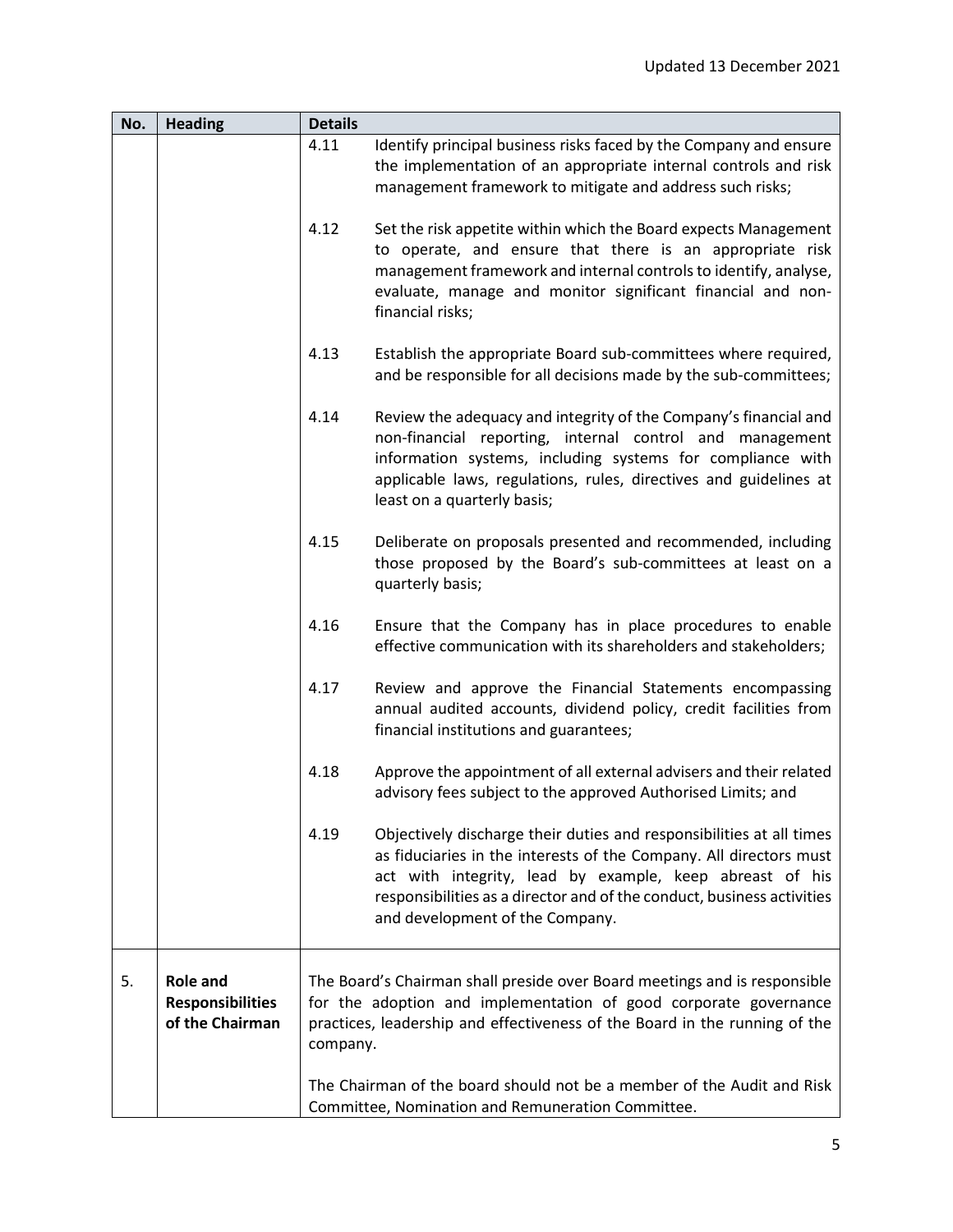| No. | <b>Heading</b>                                                                  | <b>Details</b> |                                                                                                                                                                                                                          |  |  |
|-----|---------------------------------------------------------------------------------|----------------|--------------------------------------------------------------------------------------------------------------------------------------------------------------------------------------------------------------------------|--|--|
|     |                                                                                 |                | The duties of the Chairman include the following:                                                                                                                                                                        |  |  |
|     |                                                                                 | 5.1            | Providing leadership for the Board so that its members can<br>perform its responsibilities effectively, this includes taking a<br>leading role in establishing effective corporate governance system<br>and practices;   |  |  |
|     |                                                                                 | 5.2            | Setting the board agenda for each board meeting, with the<br>assistance of the Company Secretary and the Group Chief<br>Executive Officer ("Group CEO");                                                                 |  |  |
|     |                                                                                 | 5.3            | Ensuring the provision of accurate, complete and timely<br>information to the members of the Board to facilitate decision-<br>making;                                                                                    |  |  |
|     |                                                                                 | 5.4            | Promoting constructive and respectful relations between Board<br>members and managing the interface between the Board and the<br>Management;                                                                             |  |  |
|     |                                                                                 | 5.5            | Lead Board meetings and discussions by encouraging active<br>participation and allowing dissenting views to be freely expressed;                                                                                         |  |  |
|     |                                                                                 | 5.6            | Ensuring appropriate steps are taken to provide effective<br>communication with stakeholders and that their views are<br>communicated to the Board as a whole;                                                           |  |  |
|     |                                                                                 | 5.7            | Ensuring that prior to any new appointments to the Board, an<br>assessment is undertaken on the candidate to ensure they have<br>the necessary skills, expertise and diversity to carry out their<br>fiduciary duty; and |  |  |
|     |                                                                                 | 5.8            | Ensuring that succession planning of the Board and C-level Team<br>is considered on an ongoing basis.                                                                                                                    |  |  |
| 6.  | <b>Role and</b><br><b>Responsibilities</b><br>of Individual<br><b>Directors</b> | 6.1            | The Directors must be aware of their responsibilities and are<br>required to comply with their legal, statutory and equitable duties<br>in discharging their fiduciary duties.                                           |  |  |
|     |                                                                                 | 6.2            | A director's responsibilities include a duty to:                                                                                                                                                                         |  |  |
|     |                                                                                 |                | (i)<br>Act in good faith and in the best interests of the Company,<br>including the exercise of reasonable care, skill and<br>diligence at all times in discharging his/her duties;                                      |  |  |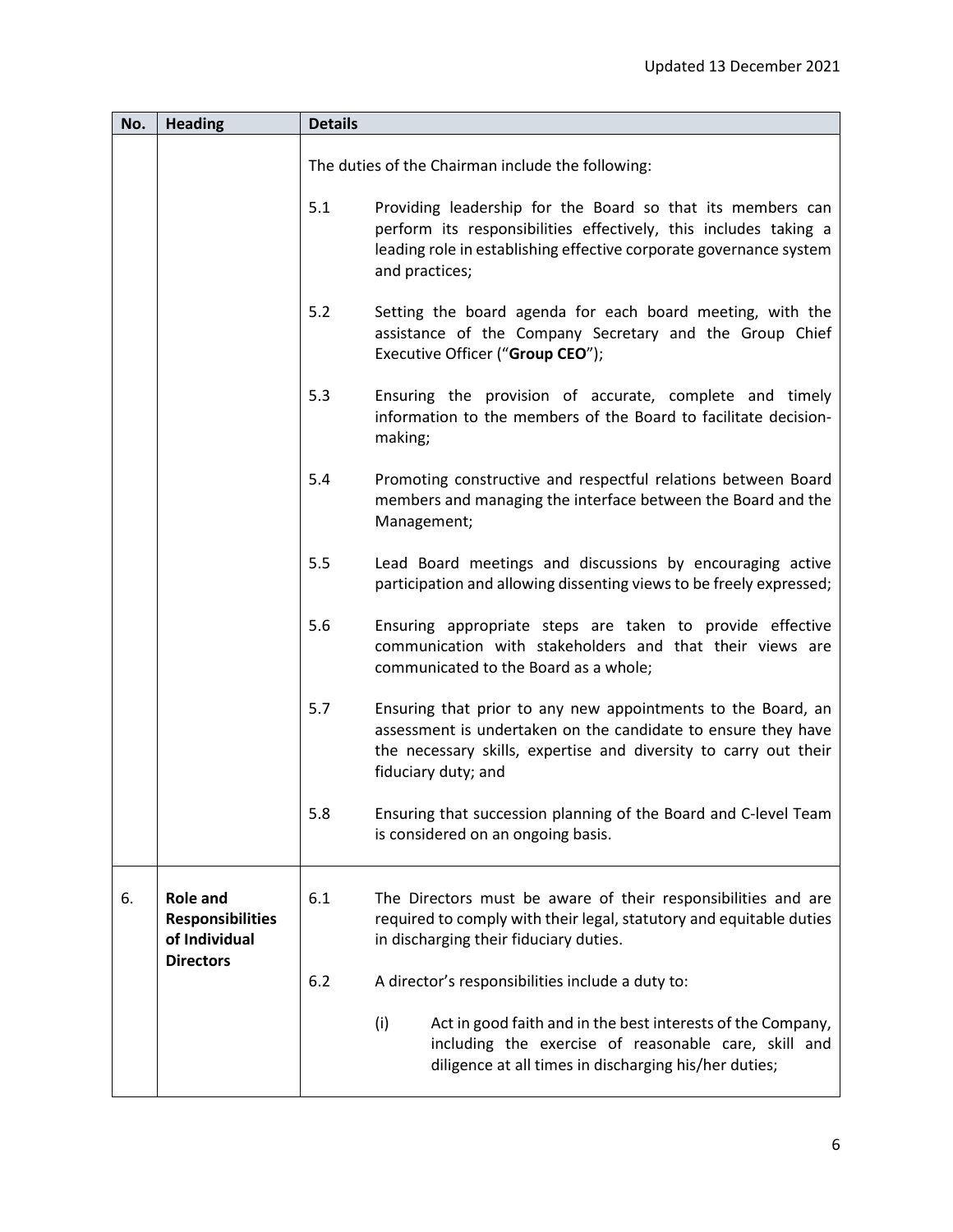| No. | <b>Heading</b> | <b>Details</b> |                                                                                                                                                                                                                                                                                                                                                          |
|-----|----------------|----------------|----------------------------------------------------------------------------------------------------------------------------------------------------------------------------------------------------------------------------------------------------------------------------------------------------------------------------------------------------------|
|     |                |                | (ii)<br>Demonstrate good stewardship and act in a professional<br>manner with sound mind;                                                                                                                                                                                                                                                                |
|     |                |                | (iii)<br>Contribute actively to the functions of the Board;                                                                                                                                                                                                                                                                                              |
|     |                |                | Comply with all applicable laws and regulations, including<br>(iv)<br>the CRA 2010.                                                                                                                                                                                                                                                                      |
|     |                | 6.3            | Every Director shall devote sufficient time to prepare for and<br>attend Board and Board Committee meetings, any continuous<br>training programmes and briefings.                                                                                                                                                                                        |
|     |                | 6.4            | A Director must not hold more than five (5) Directorships in a<br>public listed company as prescribed by the MMLR to ensure<br>his/her commitment in his/her time and resources will not be<br>affected in discharging his/her duties effectively as a Director.<br>Executive Director must not hold directorship in any other public<br>listed company. |
|     |                | 6.5            | All Directors shall ensure that they keep abreast of regulatory<br>changes, other developments and broad business trends. The<br>Board must evaluate the training needs of its Directors on a<br>continuous basis and ensure all Directors have access to<br>appropriate continuing education programmes.                                                |
|     |                |                | <b>Responsibilities of Independent Directors</b>                                                                                                                                                                                                                                                                                                         |
|     |                | 6.6            | The responsibilities of an Independent Director shall include:                                                                                                                                                                                                                                                                                           |
|     |                |                | (i)<br>Provide and enhance necessary independence and<br>objectivity of the Board which includes providing<br>independent and objective views, advice and judgment to<br>ensure that the interests of the Group, shareholders and<br>stakeholders are well taken into account;                                                                           |
|     |                |                | Ensure effective checks and balances on the Board;<br>(ii)                                                                                                                                                                                                                                                                                               |
|     |                |                | (iii)<br>Mitigate any potential conflict of interest that may arise in<br>the governance of the Company;                                                                                                                                                                                                                                                 |
|     |                |                | (iv)<br>Constructively<br>challenge<br>contribute<br>and<br>the<br>to<br>development of business strategy and direction of the<br>Company; and                                                                                                                                                                                                           |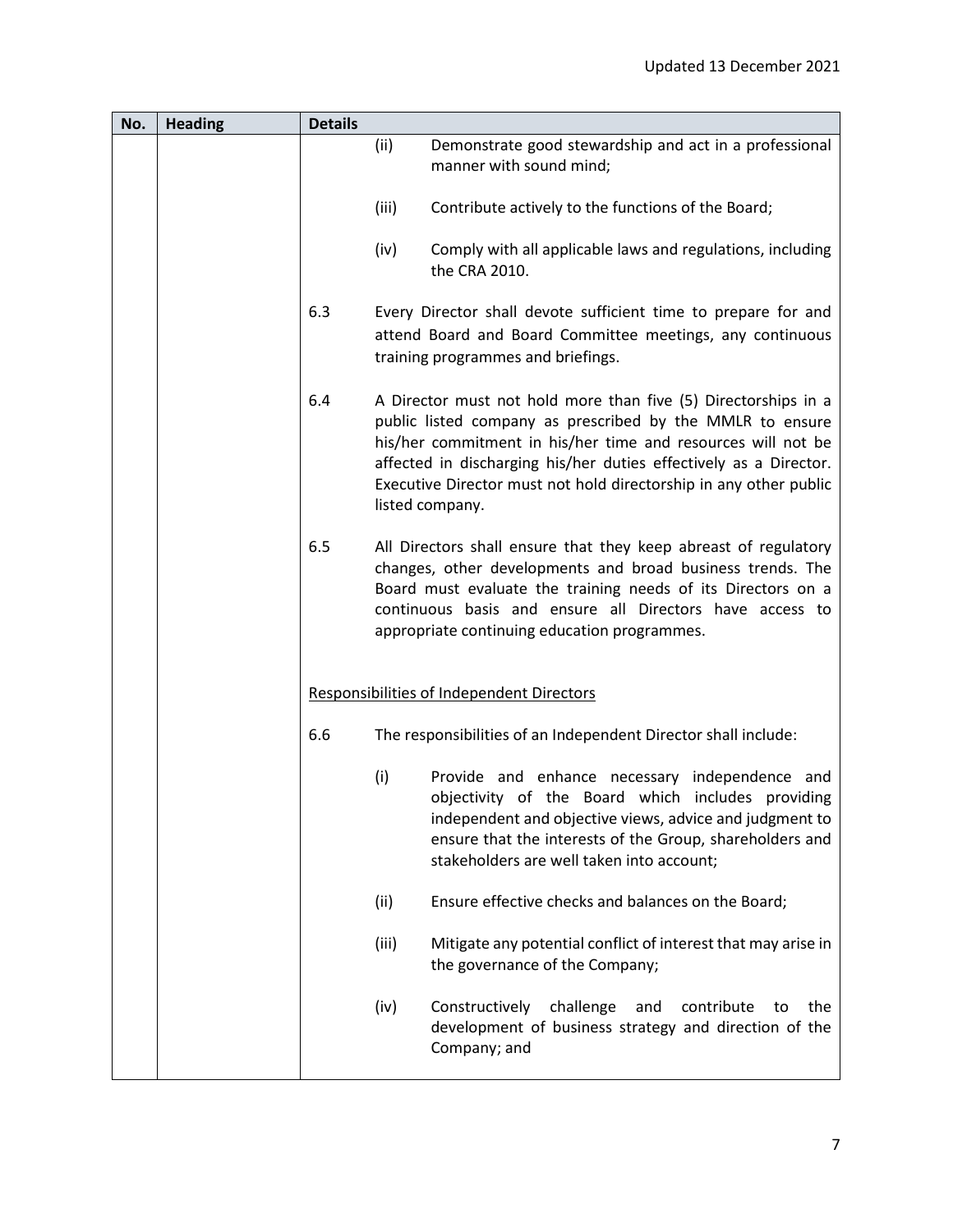| No. | <b>Heading</b>                                             | <b>Details</b> |                                                                                                                                                                                                                                                                                                                    |
|-----|------------------------------------------------------------|----------------|--------------------------------------------------------------------------------------------------------------------------------------------------------------------------------------------------------------------------------------------------------------------------------------------------------------------|
|     |                                                            |                | (v)<br>Ensure adequate systems and controls are in place to<br>safeguard the interests of the Company.                                                                                                                                                                                                             |
|     |                                                            | 6.7            | An independent director must immediately disclose to the Board<br>in the event of any change in his/her circumstances that may<br>affect his/her objectivity and/or status as an Independent<br>Director. In such case, the Board must review the respective<br>director's designation as an Independent Director. |
| 7.  | <b>Role and</b><br><b>Responsibilities</b><br>of Group CEO | 7.1            | The Group CEO assumes overall responsibilities for the execution<br>of the business plan in line with the Board's direction and drives<br>the business and performance towards achieving the Company's<br>vision and goals.                                                                                        |
|     |                                                            | 7.2            | The key roles include, among others:                                                                                                                                                                                                                                                                               |
|     |                                                            |                | (i) displaying ethical behaviour while overseeing the day-to-day<br>business operations, implementing Board<br>policies and<br>strategies, and making operational decisions;                                                                                                                                       |
|     |                                                            |                | (ii) serving as the conduit between the Board and Management in<br>ensuring the success of the Company's governance and<br>management functions;                                                                                                                                                                   |
|     |                                                            |                | (iii) ensuring effective relationships and communication with<br>Management, and between the Board, shareholders and<br>relevant stakeholders;                                                                                                                                                                     |
|     |                                                            |                | (iv) providing strong leadership by effectively communicating the<br>vision, management philosophy,<br>business<br>strategy<br>and<br>company policies to employees; and                                                                                                                                           |
|     |                                                            |                | (v) keeping the Board informed of salient aspects and issues<br>concerning the Company's operations.                                                                                                                                                                                                               |
| 8.  | <b>Board</b><br>Composition                                |                | The Board composition shall comprise of:                                                                                                                                                                                                                                                                           |
|     |                                                            | 8.1            | At least two Directors or 1/3 of the Board, whichever is the higher,<br>are Independent Directors. If the number of directors is not 3 or a<br>multiple of 3, then the number nearest 1/3 must be used;                                                                                                            |
|     |                                                            | 8.2            | Directors with the balance of skills, diversity and expertise who<br>collectively possess the necessary qualifications to carry out the<br>fiduciary duties of the Board. Appointment of Board members<br>shall be based on objective criteria, merit and with due regard for                                      |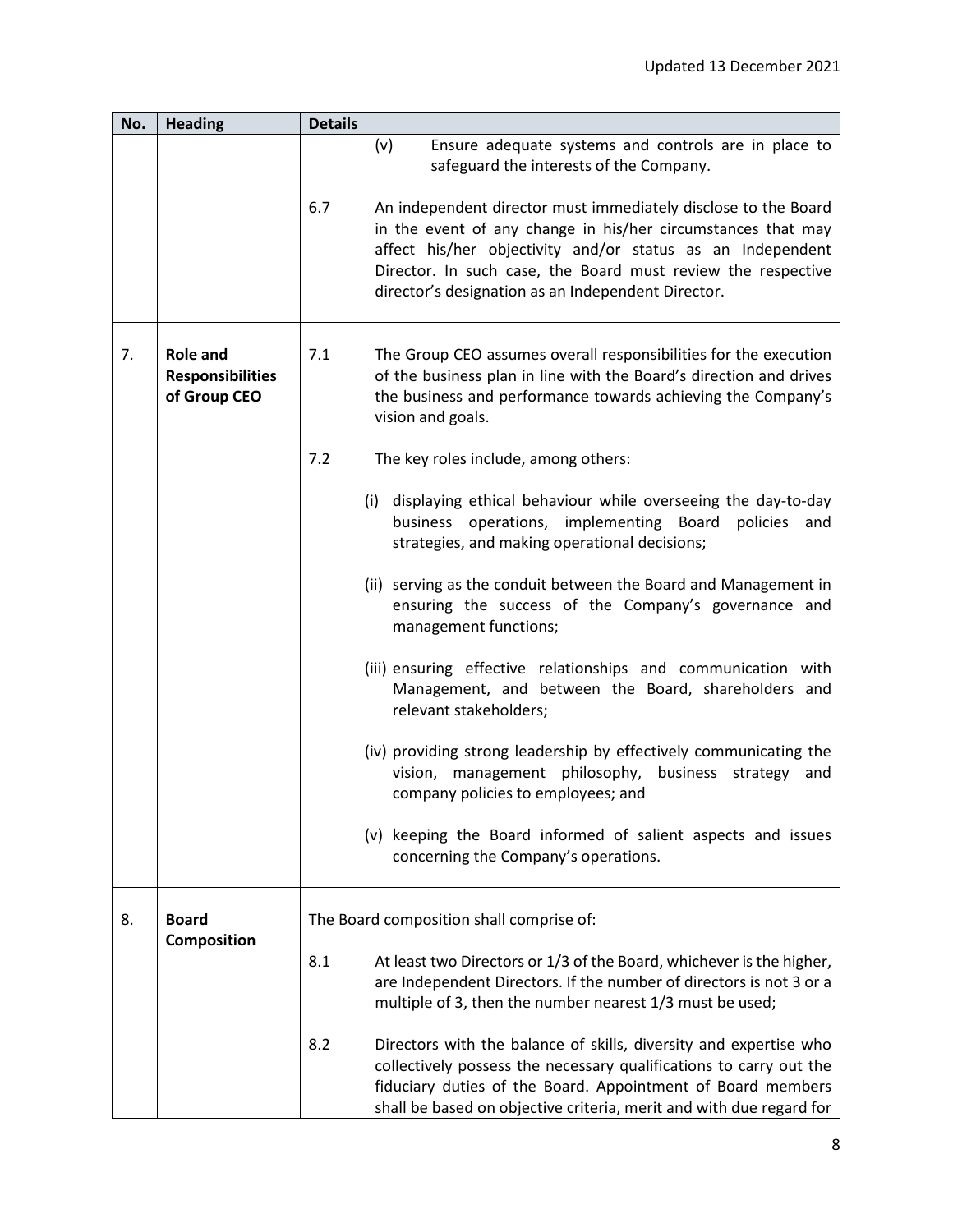| No. | <b>Heading</b>                           | <b>Details</b> |                                                                                                                                                                                                                                                                                                                                                                                                                                                                                                                                                                                                                   |
|-----|------------------------------------------|----------------|-------------------------------------------------------------------------------------------------------------------------------------------------------------------------------------------------------------------------------------------------------------------------------------------------------------------------------------------------------------------------------------------------------------------------------------------------------------------------------------------------------------------------------------------------------------------------------------------------------------------|
|     |                                          |                | diversity in skills, experience, age, cultural background and<br>gender;                                                                                                                                                                                                                                                                                                                                                                                                                                                                                                                                          |
|     |                                          | 8.3            | The Board shall endeavour to maintain a composition of at least<br>30% female Directors;                                                                                                                                                                                                                                                                                                                                                                                                                                                                                                                          |
|     |                                          | 8.4            | The positions of Chairman of the Board and CEO are to be held by<br>different individuals, unless otherwise agreed by the shareholders<br>of the Company;                                                                                                                                                                                                                                                                                                                                                                                                                                                         |
|     |                                          | 8.5            | The Chairman of the Board shall be a Non-Executive Director and<br>approved by the Board;                                                                                                                                                                                                                                                                                                                                                                                                                                                                                                                         |
|     |                                          | 8.6            | The Board shall endeavour to ensure that the majority of the<br>Board is comprised of Independent Directors to ensure more<br>effective oversight of management;                                                                                                                                                                                                                                                                                                                                                                                                                                                  |
|     |                                          | 8.7            | In the event of any vacancy in the Board, resulting in non-<br>compliance with the above, the vacancy must be filled within<br>three (3) months;                                                                                                                                                                                                                                                                                                                                                                                                                                                                  |
|     |                                          | 8.8            | The board must also be mindful of the recommended best<br>practices in relation to board appointments. All board members<br>including public officials, should be nominated based on<br>qualifications and have equivalent legal responsibilities. Further,<br>the MCCG recommend that persons linked directly with the<br>executive powers such as heads of state, heads of government and<br>ministers, should not serve on boards as this would cast serious<br>doubt on the independence of their judgment. The Company is<br>discouraged from appointing an active politician as a director on<br>its board. |
| 9.  | <b>Tenure of</b><br><b>Directorships</b> | 9.1            | All Directors shall retire from office once at least in each three (3)<br>years, but shall be eligible for re-election.                                                                                                                                                                                                                                                                                                                                                                                                                                                                                           |
|     |                                          | 9.2            | The tenure of an Independent Non-Executive Director should not<br>exceed a cumulative term of nine (9) years. Upon completion of 9<br>years, an Independent Non-Executive Director may continue to<br>serve on the Board as a Non-Independent Non-Executive Director.                                                                                                                                                                                                                                                                                                                                             |
|     |                                          | 9.3            | If the Board intends to retain an Independent Non-Executive<br>Director beyond nine (9) years but more than twelve (12) years, it<br>shall justify and annual shareholders' approval through a two-tier<br>voting process in accordance with the MCCG is required.                                                                                                                                                                                                                                                                                                                                                |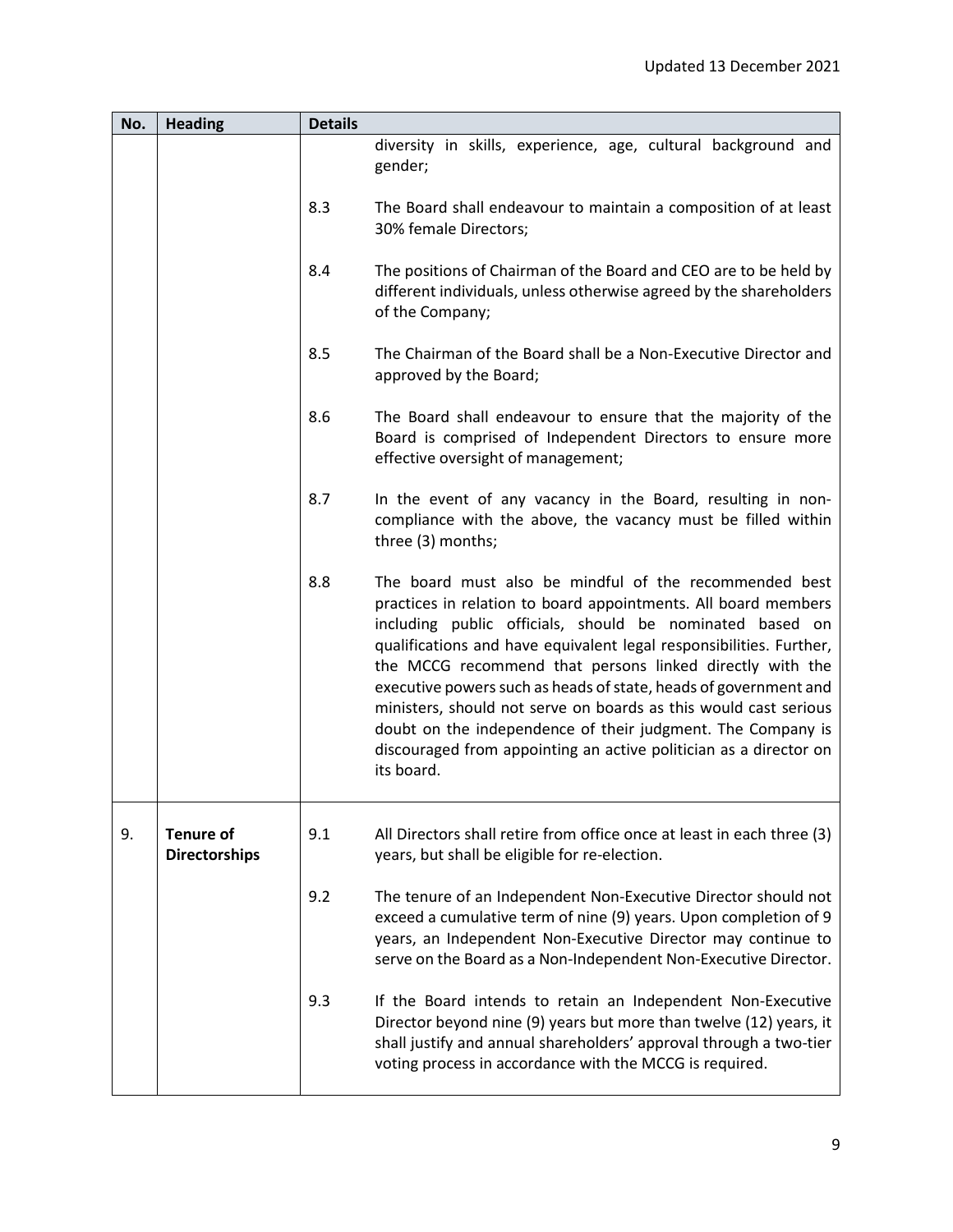| No. | <b>Heading</b>        | <b>Details</b> |                                                                                                                                                                                                                                                                                                                                                                                                                                                                                                                                                                                                                                                                                                                                                                                                                                                                                                                                                                                                                                                                                                                                             |
|-----|-----------------------|----------------|---------------------------------------------------------------------------------------------------------------------------------------------------------------------------------------------------------------------------------------------------------------------------------------------------------------------------------------------------------------------------------------------------------------------------------------------------------------------------------------------------------------------------------------------------------------------------------------------------------------------------------------------------------------------------------------------------------------------------------------------------------------------------------------------------------------------------------------------------------------------------------------------------------------------------------------------------------------------------------------------------------------------------------------------------------------------------------------------------------------------------------------------|
|     |                       | 9.4            | Directors may resign from the Board with prior written notice to<br>the Company Secretary, subject to compliance with the provisions<br>of the CA 2016, the Company's constitution and all other laws and<br>regulations that may apply.                                                                                                                                                                                                                                                                                                                                                                                                                                                                                                                                                                                                                                                                                                                                                                                                                                                                                                    |
|     |                       | 9.5            | The office of a Director shall become vacant if the Director:-                                                                                                                                                                                                                                                                                                                                                                                                                                                                                                                                                                                                                                                                                                                                                                                                                                                                                                                                                                                                                                                                              |
|     |                       |                | (a) resigns his office by giving notice in writing to the Company;<br>(b) no longer qualifies to be a director pursuant to the Third<br>Schedule of the CRA, unless the Board deems otherwise;<br>(c) has retired in accordance with the CA 2016 or the Constitution<br>but is not re-elected;<br>(d) is removed from his office as Director by ordinary resolution<br>of the Company in a general meeting of which special notice<br>has been given in accordance with Section 206(3) of the CA<br>2016;<br>(e) becomes disqualified or is prohibited from being a Director<br>under Sections 198 or 199 of the CA 2016;<br>(f) has been convicted by a court of law of an offence under the<br>securities law;<br>(g) has been actively involved in political activities;<br>(h) becomes of unsound mind or a person whose person or estate<br>is liable to be dealt with in any way under the law relating to<br>mental disorder;<br>dies; or<br>(i)<br>is absent from more than 50% of the total Board of Directors'<br>(i)<br>meetings held during a financial year unless approval is sought<br>and obtained from the stock exchange. |
| 10. | <b>Board Meetings</b> | 10.1           | The Board shall meet four (4) times each financial year and at any<br>such time(s) as it deems necessary to fulfil its responsibilities. The<br>Board may decide to increase the frequency of meetings over a<br>specific duration if it is deemed to be beneficial for the Company.                                                                                                                                                                                                                                                                                                                                                                                                                                                                                                                                                                                                                                                                                                                                                                                                                                                        |
|     |                       | 10.2           | At least two (2) Directors shall be entitled to request for a special<br>Board meeting.                                                                                                                                                                                                                                                                                                                                                                                                                                                                                                                                                                                                                                                                                                                                                                                                                                                                                                                                                                                                                                                     |
|     |                       | 10.3           | The Company should leverage technology to facilitate voting<br>including voting in<br>absentia<br>and remote shareholders'<br>participation at general meetings. The Company should also take<br>the necessary steps to ensure good cyber hygiene practices are in<br>place including data privacy and security to prevent cyber threats.                                                                                                                                                                                                                                                                                                                                                                                                                                                                                                                                                                                                                                                                                                                                                                                                   |
|     |                       | 10.4           | Prior written or electronic notice of at least five (5) business days<br>for any Board meeting shall be given to each Director. Such notice<br>shall contain the date, time, and place of the meeting, and the                                                                                                                                                                                                                                                                                                                                                                                                                                                                                                                                                                                                                                                                                                                                                                                                                                                                                                                              |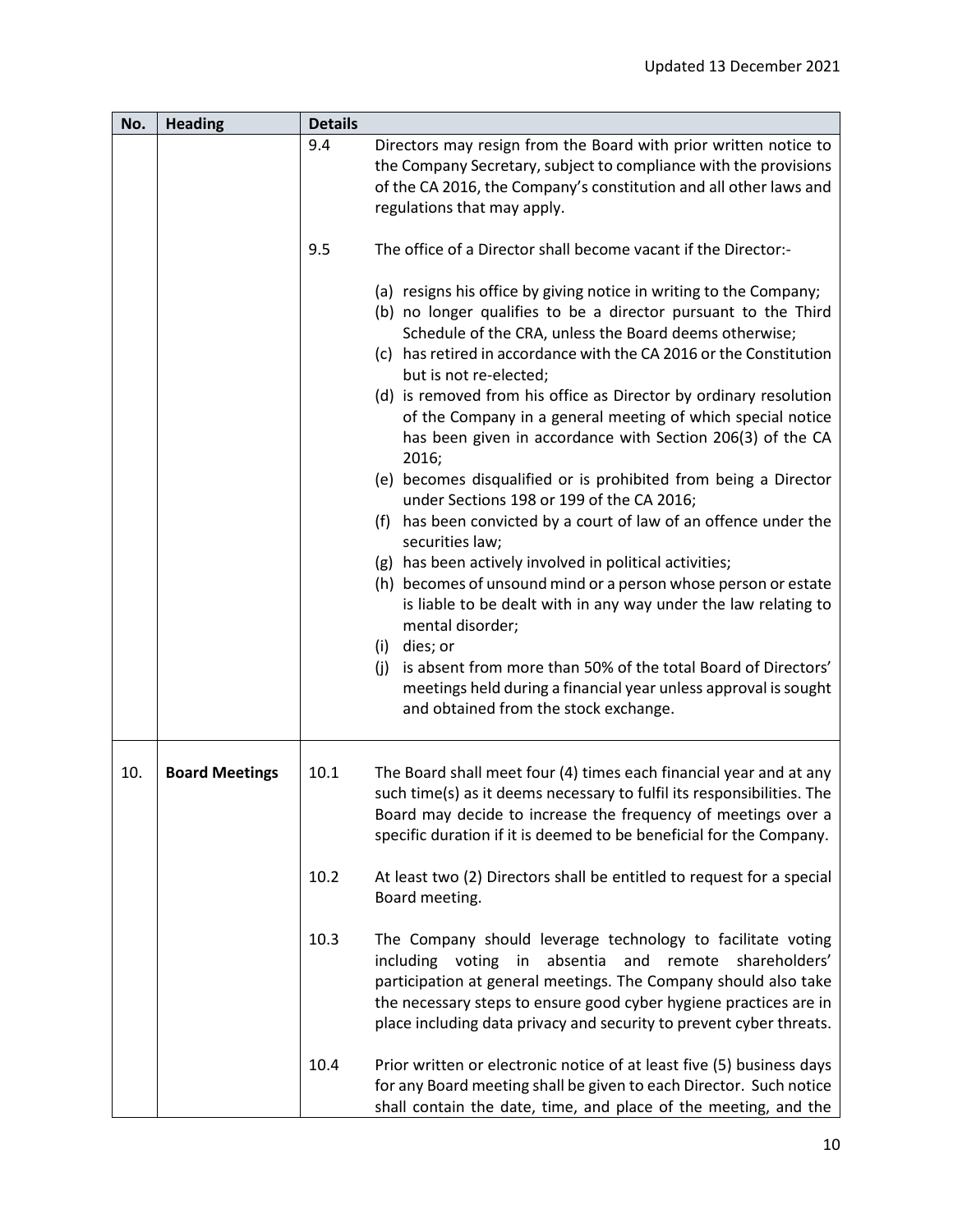| No. | <b>Heading</b> | <b>Details</b> |                                                                                                                                                                                                                                                                                                                                                                                                                                                                                                                                              |
|-----|----------------|----------------|----------------------------------------------------------------------------------------------------------------------------------------------------------------------------------------------------------------------------------------------------------------------------------------------------------------------------------------------------------------------------------------------------------------------------------------------------------------------------------------------------------------------------------------------|
|     |                |                | proposed agenda for the meeting. Unless otherwise agreed by all<br>Directors, no resolution relating to any business may be proposed<br>or passed at any Board meeting, except as specified in the<br>proposed agenda for the meeting.                                                                                                                                                                                                                                                                                                       |
|     |                | 10.5           | The Chairman of the board should ensure that general meetings<br>support meaningful engagement between the board, senior<br>management and shareholders. The engagement should be<br>interactive and include robust discussion on among others the<br>company's financial and non-financial performance as well as the<br>company's long-term strategies. Shareholders should also be<br>provided with sufficient opportunity to pose questions during the<br>general meeting and all the questions should receive a meaningful<br>response. |
|     |                | 10.6           | Directors who cannot physically attend or vote at board meetings<br>can participate and vote through remote communication such as<br>videoconferencing, teleconferencing, or other alternative modes<br>communication that would<br>allow<br>them<br>of<br>reasonable<br>opportunities to participate and vote in the meeting. A Director<br>who participates through remote communication shall be deemed<br>present for purposes of quorum.                                                                                                |
|     |                | 10.7           | The board must ensure that the conduct of a virtual general<br>meeting (fully virtual or hybrid) support meaningful engagement<br>between the board, senior management and shareholders. This<br>includes having in place the required infrastructure and tools to<br>support among others, a smooth broadcast of the general meeting<br>and interactive participation by shareholders. Questions posed by<br>shareholders should be made visible to all meeting participants<br>during the meeting itself.                                  |
|     |                | 10.8           | The Chairman of the Board shall preside over all meetings of the<br>Board and the shareholders' meetings. In the absence of the<br>Chairman, the members present shall elect a Chairman from<br>among them to chair the meeting.                                                                                                                                                                                                                                                                                                             |
|     |                | 10.9           | The quorum for Board meetings shall be governed as follows:                                                                                                                                                                                                                                                                                                                                                                                                                                                                                  |
|     |                |                | (i)<br>The quorum for meetings of the Board shall be four (4)<br>Directors, of whom at least one (1) Director present<br>(whether in person or by remote means) is a nominee<br>Director of Inodes Limited.                                                                                                                                                                                                                                                                                                                                  |
|     |                |                | (ii)<br>If such a quorum is not present at any Board meeting<br>within half-an-hour of the time appointed for the                                                                                                                                                                                                                                                                                                                                                                                                                            |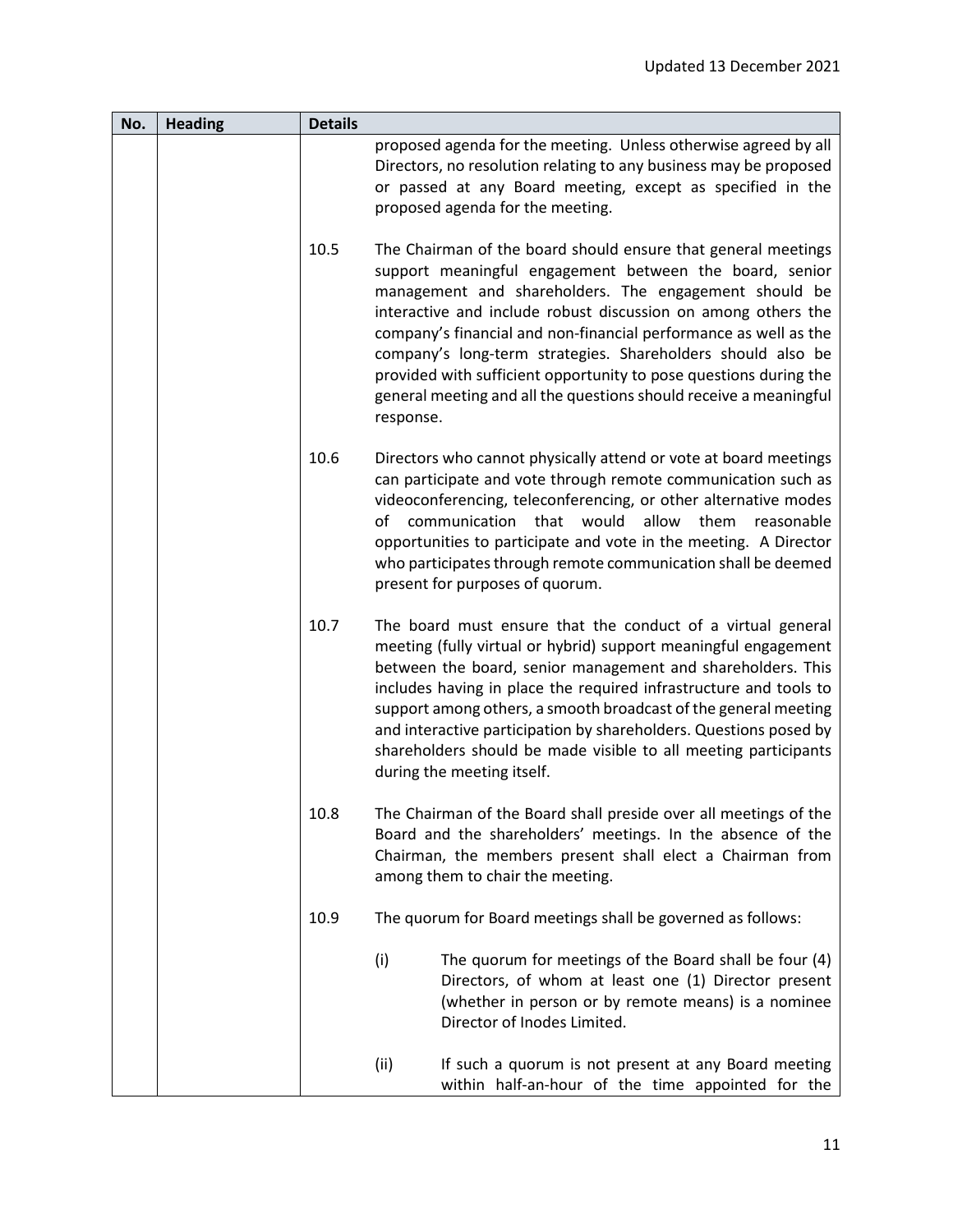| No. | <b>Heading</b> | <b>Details</b> |                |                                                                                                                                                                                                                                                                                                                                                                                                                 |
|-----|----------------|----------------|----------------|-----------------------------------------------------------------------------------------------------------------------------------------------------------------------------------------------------------------------------------------------------------------------------------------------------------------------------------------------------------------------------------------------------------------|
|     |                |                |                | meeting, then such meeting shall stand adjourned to the<br>same day in the next week, at the same time and place.                                                                                                                                                                                                                                                                                               |
|     |                |                | (iii)          | All resolutions of the Board must be validly approved by<br>at least a majority of the Directors present (whether in<br>person or by remote means) at the meeting where there<br>is a lawful quorum present throughout, unless the law<br>requires a higher number of Directors present (whether<br>in person or by remote means) to constitute a quorum.                                                       |
|     |                |                | (iv)           | The Board shall meet as required in Malaysia or in any<br>other place as the Board may decide.                                                                                                                                                                                                                                                                                                                  |
|     |                |                | (v)            | Any Director may vote on a matter even if he is<br>interested in that matter provided that he makes a<br>declaration of his interest at the Board meeting, subject<br>to the requirements of Applicable Law.                                                                                                                                                                                                    |
|     |                |                | (vi)           | Each Director is entitled to one (1) vote in deciding the<br>matters deliberated in the meeting.                                                                                                                                                                                                                                                                                                                |
|     |                |                | (vii)          | The decision that gained the majority votes of the Board<br>shall be the decision of the Board. In the event of an<br>equality of votes, the Chairman of the Board shall be<br>entitled to a second or casting vote.                                                                                                                                                                                            |
|     |                | 10.10          |                | The Company Secretary shall act as the Secretary of the Board who<br>shall be in attendance and shall be responsible for keeping<br>minutes of all Board Meetings. The Board also has access to any<br>form of independent professional advice, information and the<br>advice and services of the Company Secretary, if and when<br>required, in carrying out its functions                                     |
|     |                | 10.11          | timely manner. | The minutes shall record the proceedings of the meeting, the<br>tabling of pertinent issues, the substance of inquiry and response,<br>relevant suggestions and decision made, including whether any<br>Director abstained from voting or deliberating on a particular<br>matter, as well as the rationale behind those decisions. Minutes of<br>meetings should be circulated to all members of the Board in a |
|     |                | 10.12          | meeting.       | Minutes of the general meeting should be circulated to<br>shareholders no later than 30 business days after the general                                                                                                                                                                                                                                                                                         |
| 11. |                |                |                |                                                                                                                                                                                                                                                                                                                                                                                                                 |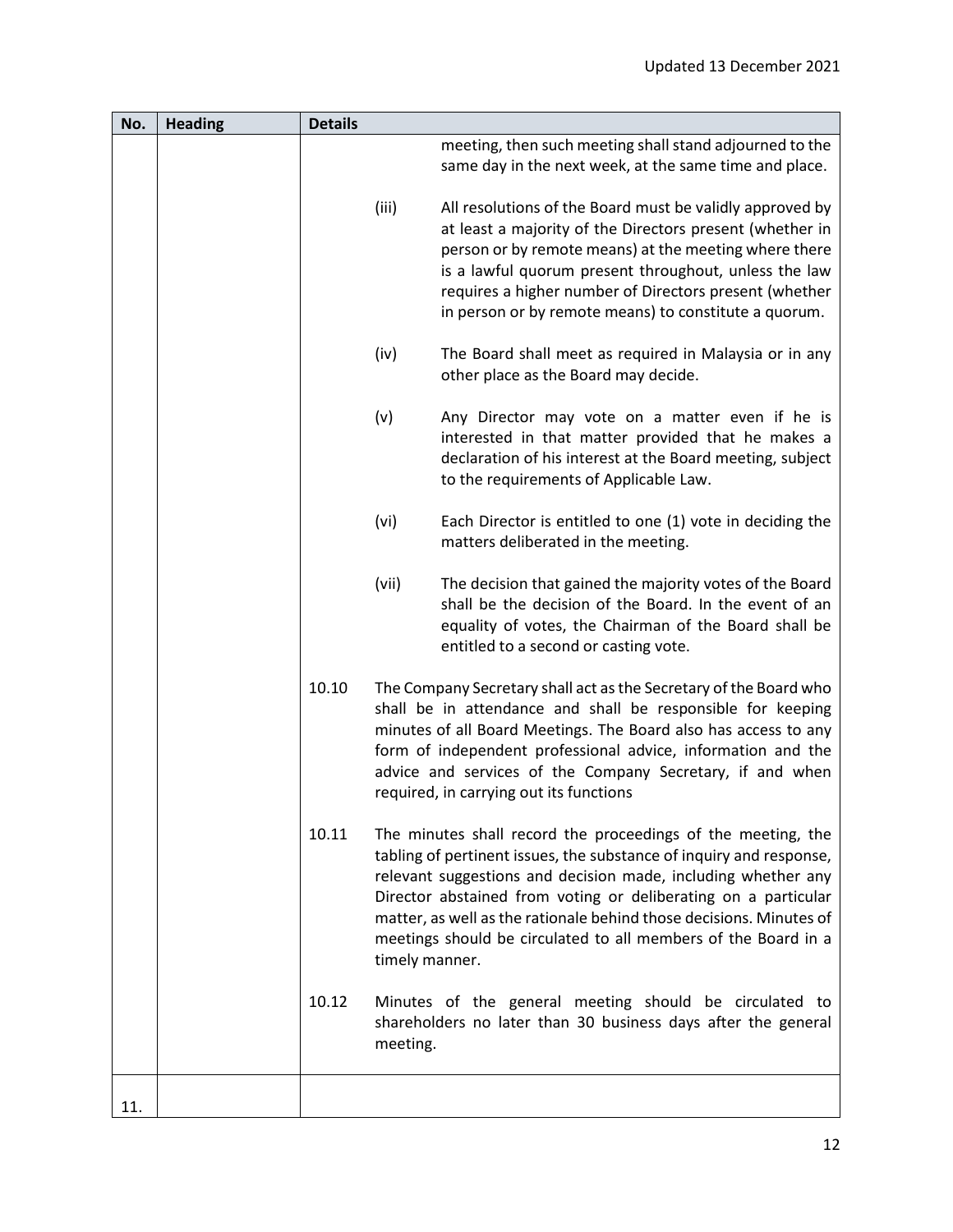| No. | <b>Heading</b>                                                                                                              | <b>Details</b>                                                                                                                                                                                                                                                                                                                                                                                                                                                                                                                                                                                                                                                                                                                                       |  |  |
|-----|-----------------------------------------------------------------------------------------------------------------------------|------------------------------------------------------------------------------------------------------------------------------------------------------------------------------------------------------------------------------------------------------------------------------------------------------------------------------------------------------------------------------------------------------------------------------------------------------------------------------------------------------------------------------------------------------------------------------------------------------------------------------------------------------------------------------------------------------------------------------------------------------|--|--|
|     | <b>Circular</b><br><b>Resolution</b>                                                                                        | 11.1<br>The Board may deal with matters by way of circular resolution. A<br>resolution in writing signed by ALL the Directors, shall be as valid<br>and effectual as if it had been passed by a meeting of the Board<br>duly called and constituted. The decision shall be presented at the<br>next Board subsequent meeting, for noting and minutes.                                                                                                                                                                                                                                                                                                                                                                                                |  |  |
| 12. | <b>Attendance</b>                                                                                                           | 12.1<br>Each Director is required to attend at least 50% of the total board<br>meetings held in each financial year. The Directors of the Company<br>may attend the Board meetings in conference via telephone,<br>video, electronic or other communication facilities which permit<br>all persons participating in the meeting to communicate with each<br>other simultaneously and instantaneously, in which event such<br>Director shall be deemed to be present at the meeting;                                                                                                                                                                                                                                                                  |  |  |
|     |                                                                                                                             | 12.2<br>Directors who are unable to attend the meeting shall advise the<br>Chairman or the Company Secretary; and                                                                                                                                                                                                                                                                                                                                                                                                                                                                                                                                                                                                                                    |  |  |
|     |                                                                                                                             | Subject to Chairman's consent with the advice from the Group<br>12.3<br>CEO, Management or any other persons shall be invited to attend<br>the meetings as and when required.                                                                                                                                                                                                                                                                                                                                                                                                                                                                                                                                                                        |  |  |
| 13. | <b>Board</b><br><b>Committees</b><br>[please refer to<br>the Terms of<br><b>Reference of</b><br><b>Board</b><br>Committees] | The Board may delegate some of its powers and functions to each of the<br>following Board Committees to assist it in carrying out its responsibilities:<br>(i) Audit and Risk Committee ("ARC") $-$ The ARC assists and supports<br>the Board's responsibility of overseeing the Company's operations<br>by providing a means for reviewing the Company's processes for<br>producing financial data, its internal controls and policies and<br>procedures to assess the suitability, objectivity and independence<br>of the Company's external auditor and internal audit function. Also,<br>primarily responsible for assisting the Board in overseeing the risk<br>management frameworks and policies within the Company.                          |  |  |
|     |                                                                                                                             | (ii) Nomination & Remuneration Committee ("NRC") - The NRC<br>oversees matters related to the nomination of new Directors,<br>annually reviews the required mix of skills, experience and other<br>requisite qualities of Directors as well as undertakes the annual<br>assessment of the effectiveness of the Board as a whole, its<br>Committees and the contribution of each individual Director. The<br>NRC is also primarily responsible for recommending to the Board<br>the Directors' fee/ remuneration arrangements for Non-Executive<br>Directors, remuneration policy and package for Executive Directors,<br>and remuneration framework for the Company's Management. No<br>Director shall be involved in deciding his own remuneration. |  |  |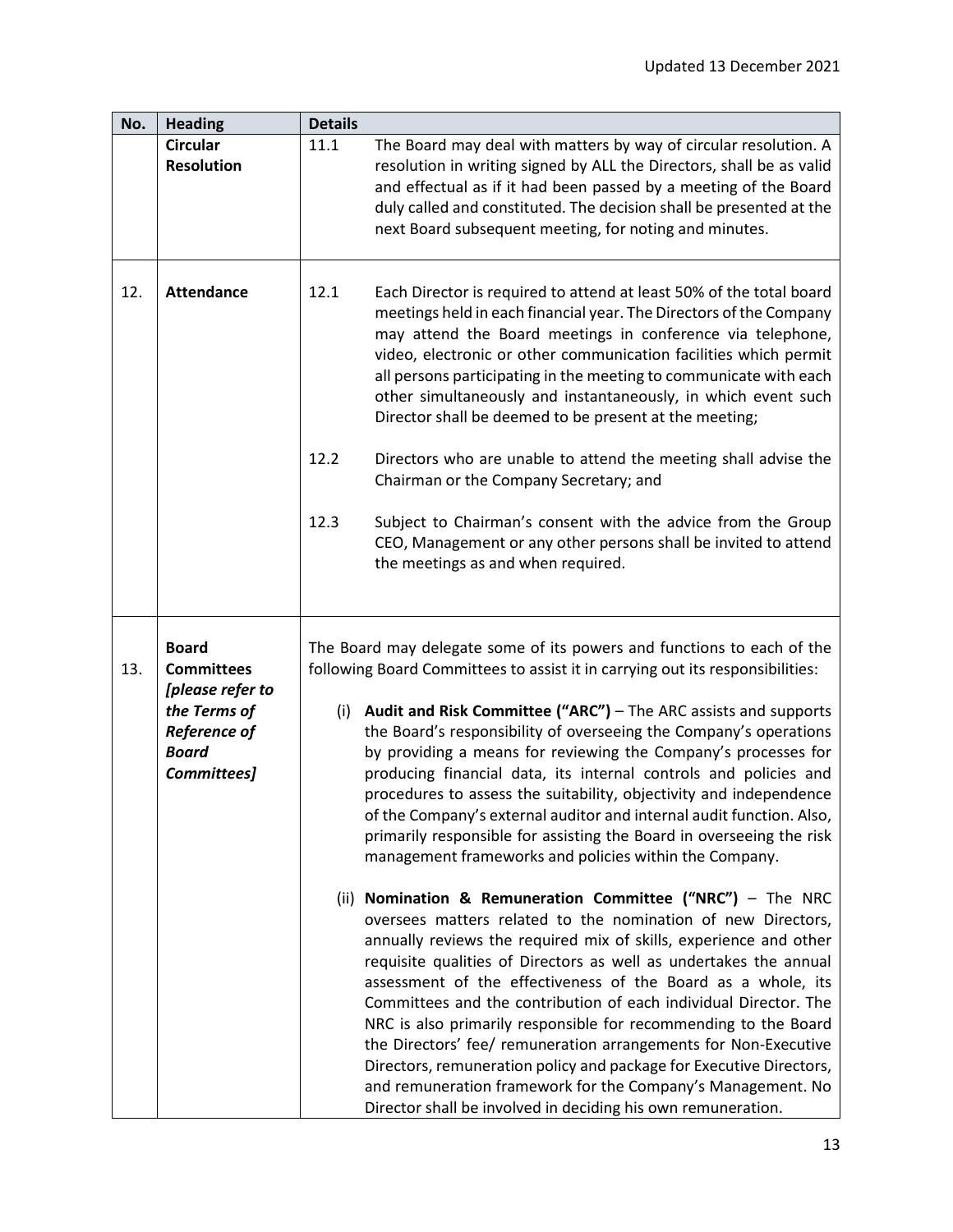| No. | <b>Heading</b>                    | <b>Details</b>                                                                                                                                                                                                                                                                                                                                                                                                                                                                                                                                                                                                                                                                                                                                                                                                                      |
|-----|-----------------------------------|-------------------------------------------------------------------------------------------------------------------------------------------------------------------------------------------------------------------------------------------------------------------------------------------------------------------------------------------------------------------------------------------------------------------------------------------------------------------------------------------------------------------------------------------------------------------------------------------------------------------------------------------------------------------------------------------------------------------------------------------------------------------------------------------------------------------------------------|
|     |                                   | (iii) Board Investment Committee ("BIC") - the BIC review CTOS's<br>strategic direction and strategic plan pertaining to all<br>matters/activities related to acquisitions and divestments of any<br>business/investment, and overseas equity ventures, equity and/or<br>capital requirements for the acquisition/investment including their<br>fund-raising<br>requirements,<br>due<br>diligence<br>for<br>expenses<br>acquisition/investment above RM500,000, and CTOS's investment<br>policies, strategies, objectives and activities.<br>The Chairman of the respective Committees shall report and update the<br>Board on significant issues and concerns discussed and where appropriate,<br>make the necessary recommendations to the Board. The Board shall remain<br>responsible for the respective Committees' decisions. |
| 14. | <b>Matters</b><br><b>Reserved</b> | 14.1 The matters reserved for the Board include, but are not limited to the<br>following:                                                                                                                                                                                                                                                                                                                                                                                                                                                                                                                                                                                                                                                                                                                                           |
|     |                                   | (i) the Company's strategy, plans and budgets;                                                                                                                                                                                                                                                                                                                                                                                                                                                                                                                                                                                                                                                                                                                                                                                      |
|     |                                   | (ii) implementation and adequacy of the Group's Business<br>Continuity Plan;                                                                                                                                                                                                                                                                                                                                                                                                                                                                                                                                                                                                                                                                                                                                                        |
|     |                                   | (iii) Acquisitions and disposals and transactions exceeding the<br>authority limits of the Group CEO;                                                                                                                                                                                                                                                                                                                                                                                                                                                                                                                                                                                                                                                                                                                               |
|     |                                   | (iv) Changes to the Group CEO;                                                                                                                                                                                                                                                                                                                                                                                                                                                                                                                                                                                                                                                                                                                                                                                                      |
|     |                                   | (v) Appointment and changes in Directors;                                                                                                                                                                                                                                                                                                                                                                                                                                                                                                                                                                                                                                                                                                                                                                                           |
|     |                                   | (vi) Changes in the key policies, procedures and delegated authority<br>limits of the Company;                                                                                                                                                                                                                                                                                                                                                                                                                                                                                                                                                                                                                                                                                                                                      |
|     |                                   | (vii) Major changes in the business activities and any other<br>significant business decision of the Company;                                                                                                                                                                                                                                                                                                                                                                                                                                                                                                                                                                                                                                                                                                                       |
|     |                                   | Treasury policies and bank mandate;<br>(viii)                                                                                                                                                                                                                                                                                                                                                                                                                                                                                                                                                                                                                                                                                                                                                                                       |
|     |                                   | (ix) Related Party Transactions;                                                                                                                                                                                                                                                                                                                                                                                                                                                                                                                                                                                                                                                                                                                                                                                                    |
|     |                                   | <b>Financial</b>                                                                                                                                                                                                                                                                                                                                                                                                                                                                                                                                                                                                                                                                                                                                                                                                                    |
|     |                                   | (x) Interim and annual financial statements and release of the said<br>financial announcements;                                                                                                                                                                                                                                                                                                                                                                                                                                                                                                                                                                                                                                                                                                                                     |
|     |                                   | (xi) Directors' Report and Statutory Accounts;                                                                                                                                                                                                                                                                                                                                                                                                                                                                                                                                                                                                                                                                                                                                                                                      |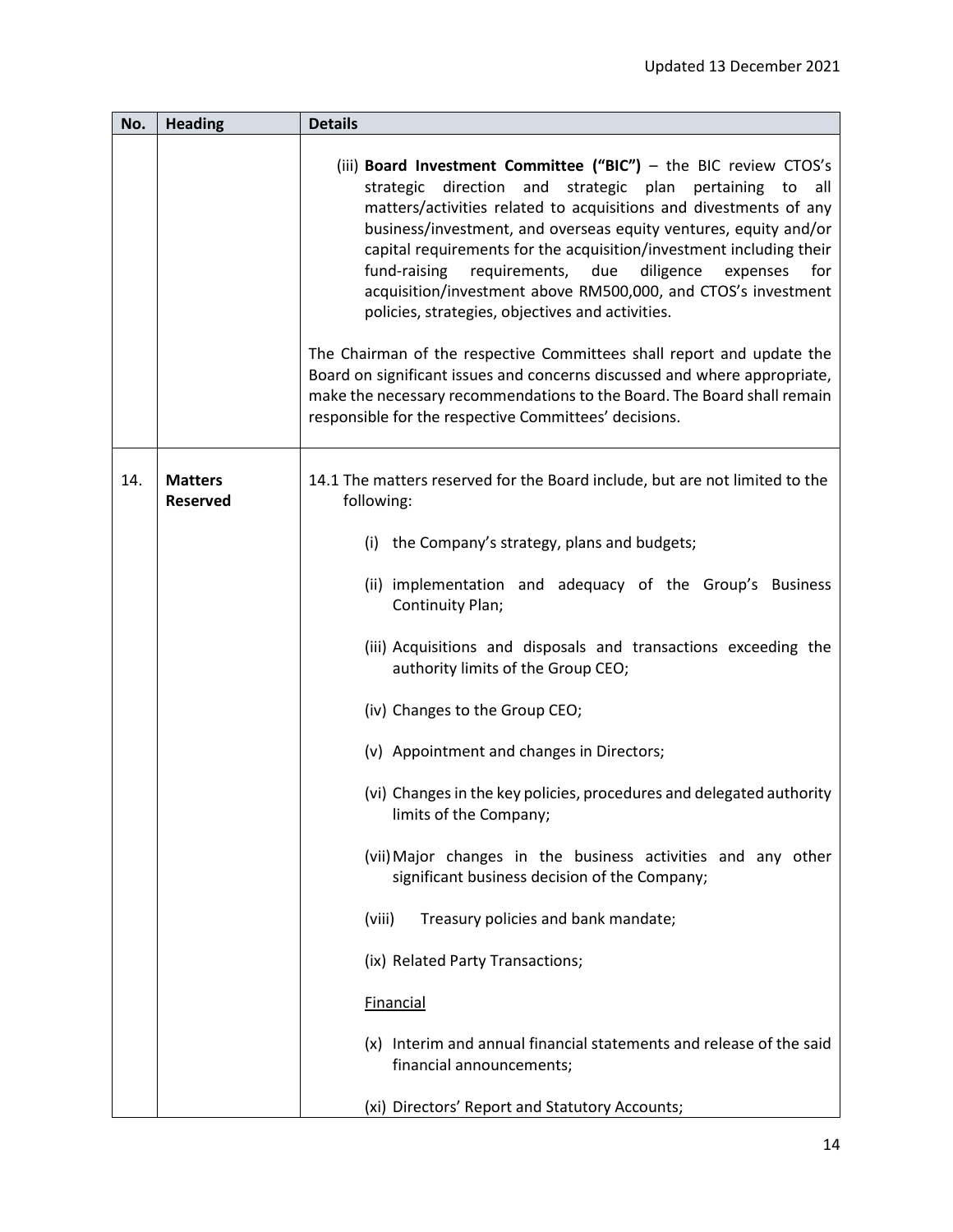| No. | <b>Heading</b>                       | <b>Details</b>                                                                                                                                                                                                                                                                                                                                                                                                                                                         |
|-----|--------------------------------------|------------------------------------------------------------------------------------------------------------------------------------------------------------------------------------------------------------------------------------------------------------------------------------------------------------------------------------------------------------------------------------------------------------------------------------------------------------------------|
|     |                                      | (xii) Interim dividends, recommendation of final dividends and<br>making of any other distribution;                                                                                                                                                                                                                                                                                                                                                                    |
|     |                                      | (xiii)<br>Financing facilities and banking arrangements including<br>changes to authorised signatories and approval limit;                                                                                                                                                                                                                                                                                                                                             |
|     |                                      | Adoption of accounting policies; and<br>(xiv)                                                                                                                                                                                                                                                                                                                                                                                                                          |
|     |                                      | (xv) Review the effectiveness of the Group's system of internal<br>controls. This function is delegated to the Audit and Risk<br>Committee which will in turn report to the Board on its findings.                                                                                                                                                                                                                                                                     |
| 15. | <b>Code of Conduct</b><br>and Ethics | 15.1<br>The Board shall formalise and maintain a set of ethical standards<br>of behaviour expected of all Directors, Management, employees<br>and, where applicable, counterparts and business partners<br>through the Company's Code of Business Conduct and together<br>with Management, implement its policies and procedures, which<br>include managing conflicts of interest, preventing the abuse of<br>power, corruption, insider trading and money laundering. |
|     |                                      | 15.2<br>The policies of the Company's Code of Business Conduct should be<br>integrated into the group-wide management practices.                                                                                                                                                                                                                                                                                                                                       |
|     |                                      | 15.3<br>The Directors shall at all times exercise their powers in accordance<br>with the CA 2016 for a proper purpose and to act in good faith and<br>in the best interests of the Company. The Directors shall adhere to<br>the general principles of integrity, objectivity, accountability,<br>openness, honesty and leadership. The Directors' code of ethics<br>are set out in Code of Business Conduct and Ethics.                                               |
| 16. | <b>Board Evaluation</b>              | 16.1<br>The Board shall carry out the evaluation on the performance and<br>effectiveness of the Board, Board Committees and individual<br>Directors on an annual basis.                                                                                                                                                                                                                                                                                                |
|     |                                      | The engagement of external consultants or experts to assist in the<br>16.2<br>board evaluation shall be at the discretion of the Board.                                                                                                                                                                                                                                                                                                                                |
|     |                                      | 16.3<br>The Board, in assessing a Director's independence, should focus<br>not only on whether a Director's background and current activities<br>qualify him or her as independent but also whether the Director<br>can act independently of Management and free from any business<br>or other relationship which could interfere with the exercise of<br>independent judgement or the ability to act in the best interests<br>of the Company.                         |